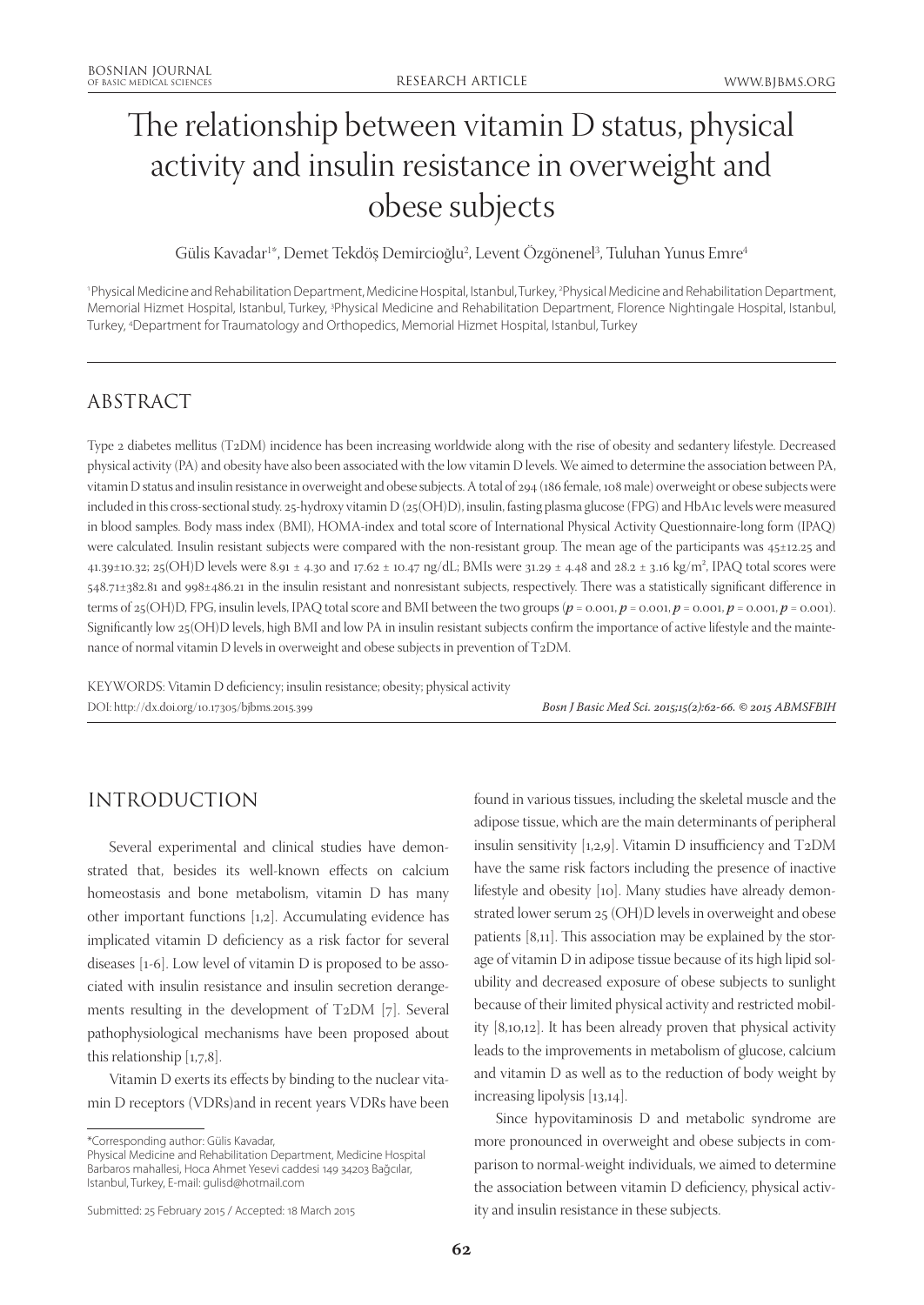## MATERIALS AND METHODS

This cross-sectional study was conducted in 294 overweight or obese patients who attended an obesity clinic at a community hospital in Istanbul, Turkey, between 1st of November and 30<sup>th</sup> of April, during the months of reduced sunlight.

A written consent was obtained from each participant. The study protocol was approved by the Hospital's Ethics Committee.

The clinical characteristics of the subjects (age, gender, weight, height) were recorded and the blood tests were performed. Height and weight were measured in subjects wearing light clothing without shoes. The calculation of body mass index was performed according to a standardized protocol based on the weight and height measurements. Overweight was defined as a BMI of 25.0 -29.99 kg/m² and obesity was defined as a BMI of 30 kg/m² or higher. These definitions are consistent with the criteria proposed by National Heart, Lung and Blood Institute and World Health Organization [15].

The subjects who had medical conditions that could possibly affect vitamin D concentration, such as parathyroid diseases, hepatic or renal disorders, malabsorption syndromes, sunlight allergies as well as the patients using calcium or vitamin D derivatives, antiepileptic drugs, antidiabetic medications, rifampicin or corticosteroids were excluded from the study.

Blood tests were performed on blood samples obtained from the eligible participants during a morning session after a 9-hour-long fast. Fasting plasma glucose (FPG)and HbA1c concentrations were measured by enzymatic and chromatographic methods using commercially available kits (Bio-system S.A and Human Germany<sup>®</sup>).

Serum insulin concentrations were measured by an automated, electrochemiluminescent immunometric assay (Cobas E411, Roche Diagnostics, Germany) with 8% cross-reactivity with proinsulin and a total analytical imprecision less than 7,5% for values between 55 and 2100 pmol/L (7.7 and 291 mIU/mL).

Insulin resistance was estimated using homeostatic model assessment (HOMA-IR). The HOMA-IR was calculated as follows: HOMA-IR: (Fast Plasma Glucose  $(mmol/L) \times Insulin (\mu IU/mL))/22.5$  [11].

The cutoff value was set as 2.7. Subjects were stratified into two groups according to HOMA-IR: the insulin resistant group as Group  $1$  (HOMA- IR  $> 2.7$ ) and the non-resistant group (HOMA-IR < 2.7) as Group 2.

Serum 25 (OH)D concentrations were measured using a commercially available radioimmunoassay kit (Minividas Biomeriux, France). According to the report of the Institute of Medicine, vitamin D status is categorized as: risk

of deficiency < 12 ng/mL, risk of inadequacy 12-19 ng/mL, sufficiency 20-50 ng/mL  $[16]$ .

The official Turkish version of the International Physical Activity Questionnaire-long form (IPAQ) was used to estimate the level of physical activity [17]. The questionnaire consists of 27 items that cover four different domains of physical activity (working, transportation, housework and gardening and leisure-time) as well as the time spent sitting. All questions refer to the previous seven days. The results were presented as an estimation of energy expenditure in metabolic equivalent-minutes per week (MET hours/week). According to IPAQ scoring protocol, the MET hour/week for a specific activity (walking or moderate intensity activity or vigorous intensity activity) is computed by multiplying the MET value of a particular activity (3.3 for walking, 4.0 for moderate intensity activity, and 8.0 for vigorous intensity activity)by the hours spent in that particular activity (e.g. walking MET-minutes/week at work =  $3.3 \times$  walking hours × walking days at work). To calculate physical activity scores, only the activities lasting at least 10 minutes at a time were taken into account. Algorithms for calculating the continuous physical activity scores were used to estimate physical activity based on participants' answers. In addition to the total physical activity score, separate scores for each of the four physical activity domains were also calculated [18].

#### Statistical analysis

The data were analyzed using SPSS 15.0 statistical package (SPSS Inc., IBM Corporation, USA). Data analysis included frequencies, mean ± standard deviation. Student's t- test and the Mann-Whitney U-test were used to analyze independent samples. Pearson correlation tests were used for the correlations. *p* value < 0.05 was considered statistically significant.

## RESULTS

Two hundred ninety four subjects were included in the study. The group 1 included 77 female subjects (52.4%)and 70 male subjects (47.6%), while the group 2 included 109 female subjects (74.1%) and 38 male subjects (24.9%). The mean age was 45±12.25 years, the mean 25 (OH)D level was 8.91± 4.30 ng/dL and the mean BMI was  $31.29 \pm 4.48$  kg/m<sup>2</sup> in the group 1. On the other hand, in group 2, the mean age was 41.39±10.32 years, the mean 25 (OH)D level was 17.62±10.47 ng/dL and the mean BMI was 28.12± 3.16 kg/m². The BMI values were higher in Group 1 compared to Group  $2$  ( $p = 0.001$ ). The mean FPG, insulin, and HbA1c levels were significantly higher in the insulin resistant group ( $p = 0.001$ ,  $p = 0.001$ ,  $p = 0.021$ ).

Statistically significant differences were found between the two groups in terms of 25 (OH)D levels and IPAQ total scores (*p* = 0.001, *p* = 0. 001) (Table 1).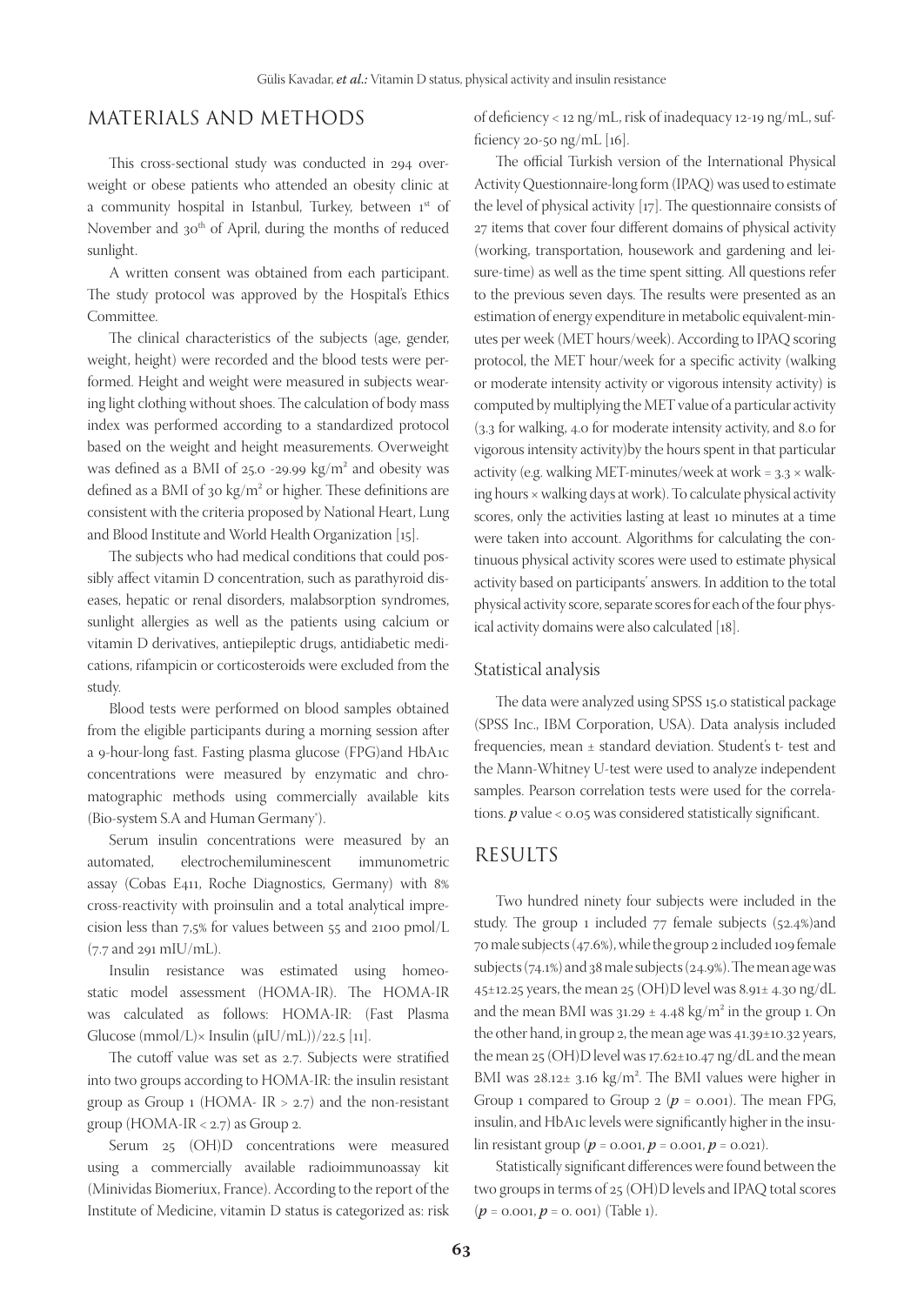A statistically significant negative correlation was found between IPAQ total score and HOMA-IR in Group 1,  $(p = 0.02, r = -0.192)$ . No significant correlation was found between the 25 (OH) vitamin D and blood glucose levels, IPAQ total score, HOMA-IR and insulin levels in both groups (*p* > 0.05)(Table 2).

### DISCUSSION

The most remarkable finding in this study is that a low serum level of vitamin D and lower physical activity were in correlation with insulin resistance in overweight and obese subjects. Many studies have been conducted in order to establish the association between hypovitaminosis D and insulin resistance. However, this association has not been clearly defined since ethnicity, dietary intake, physical activity and obesity are potential confounders that may affect the relationship between vitamin D and T2DM [19]. Several cross-sectional studies revealed a strong correlation between the low vitamin D levels and obesity, which is also commonly associated with insulin resistance [12, 20-22]. It is still an open issue whether lower 25 (OH)D concentrations directly affect the pathogenesis of insulin resistance or it is done through BMI. In the study published by Kabadi et al. [23], it was found that the combination of vitamin D deficiency and obesity had an impact on the risk of insulin resistance. In another study, no correlation was found between HOMA-IR and 25 (OH)D levels, after adjusting for BMI [24]. In a study that used glucose clamp technique for measuring insulin sensitivity, the authors suggested that there was no cause-effect relationship between the vitamin D concentrations and insulin sensitivity in obese subjects, emphasizing that both low serum 25 (OH)D concentration and insulin resistance appear to be dependent on the increased body size [25]. In this study, we cannot discuss

**TABLE 1.** Comparison of biochemical parameters in individuals with and without insulin resistance

|                           | Subjects with insulin resistance<br>$(Group 1) (n=147)$ |                    | Subjects without insulin resistance<br>$(Group 2) (n=147)$ | $p$ value          |       |
|---------------------------|---------------------------------------------------------|--------------------|------------------------------------------------------------|--------------------|-------|
|                           | Mean                                                    | Standart deviation | Mean                                                       | Standart deviation |       |
| Age (years)               | 45.00                                                   | 12.25              | 41.39                                                      | 10.32              | 0.073 |
| FPG (mg/dL)               | 102.31                                                  | 10.67              | 95.17                                                      | 7.25               | 0.001 |
| HbA1c                     | 5.57                                                    | 0.45               | 5.25                                                       | 0.39               | 0.021 |
| Insulin                   | 16.07                                                   | 5.00               | 7.30                                                       | 2.54               | 0.001 |
| BMI (kg/m <sup>2</sup> )  | 31.29                                                   | 4.48               | 28.12                                                      | 3.16               | 0.001 |
| 25-OH vitamin $D$ (ng/dL) | 8.91                                                    | 4.30               | 17.62                                                      | 10.47              | 0.001 |
| IPAO total score          | 548.71                                                  | 382.811            | 998.27                                                     | 486.21             | 0.001 |

Descriptive statistics and student T test were used for statistical analysis and  $p<0.05$  considered statistically significant. PG: Fast Plasma Glucose; HbA1c: Hemoglobin A1c; BMI: Body Mass Index; 25OH Vitamin D: 25-hydroxyvitamin D; IPAQ: International Physical Activity Questionnaire

|  | <b>TABLE 2.</b> Correlations of biochemical and clinical parameters in individuals with or without insulin resistance |
|--|-----------------------------------------------------------------------------------------------------------------------|
|--|-----------------------------------------------------------------------------------------------------------------------|

|                          | Age       | FPG          | HOMA-IR      | HBA1C     | BMI      | <b>IPAQ</b> t score | 25-OH VIT D |
|--------------------------|-----------|--------------|--------------|-----------|----------|---------------------|-------------|
| Age (years)              |           |              |              |           |          |                     |             |
| Pearson correlation      |           | $0.286**$    | 0.014        | 0.083     | 0.048    | 0.030               | $-0.170*$   |
| Sig. (2-tailed)          |           | 0.000        | 0.866        | 0.316     | 0.561    | 0.716               | 0.039       |
| FPG (mg/dL)              |           |              |              |           |          |                     |             |
| Pearson correlation      | $0.286**$ | $\mathbf{1}$ | $-0.017$     | $0.299**$ | 0.074    | 0.134               | 0.134       |
| Sig. (2-tailed)          | 0.000     |              | 0.840        | 0.000     | 0.372    | 0.106               | 0.106       |
| HOMA-IR                  |           |              |              |           |          |                     |             |
| Pearson correlation      | 0.014     | $-0.017$     | $\mathbf{1}$ | 0.008     | 0.098    | $-0.192*$           | $-0.145$    |
| Sig. (2-tailed)          | 0.866     | 0.840        |              | 0.925     | 0.239    | 0.020               | 0.080       |
| $HbA1c$ $(\%)$           |           |              |              |           |          |                     |             |
| Pearson correlation      | 0.083     | $0.299**$    | 0.008        |           | $-051$   | $-0.031$            | 0.028       |
| Sig. (2-tailed)          | 0.316     | 0.000        | 0.925        |           | 0.538    | 0.714               | 0.739       |
| BMI $(kg/m2)$            |           |              |              |           |          |                     |             |
| Pearson correlation      | 0.048     | 0.074        | 0.098        | $-0.051$  |          | 0.065               | $-0.094$    |
| Sig. (2-tailed)          | 0.561     | 0.372        | 0.239        | 0.538     |          | 0.436               | 0.258       |
| <b>IPAO</b> Total scores |           |              |              |           |          |                     |             |
| Pearson correlation      | 0.030     | 0.134        | $-0.192*$    | $-0.031$  | 0.065    | 1                   | $-0.026$    |
| Sig. (2-tailed)          | 0.716     | 0.106        | 0.020        | 0.714     | 0.436    |                     | 0.753       |
| 25-OH VIT D (ng/dL)      |           |              |              |           |          |                     |             |
| Pearson correlation      | $-0.170*$ | 0.134        | $-0.145$     | 0.028     | $-0.094$ | $-0.026$            | 1           |
| Sig. (2-tailed)          | 0.039     | 0.106        | 0.080        | 0.739     | 0.258    | 0.753               |             |

Pearson correlation test was used for statistical analysis and *p*<0.05 considered statistically significant. FPG: Fast Plasma Glucose; HbA1c: Hemoglobin A1c; BMI: Body Mass Index; 25OH Vitamin D: 25-hydroxyvitamin D; IPAQ: International Physical Activity Questionnaire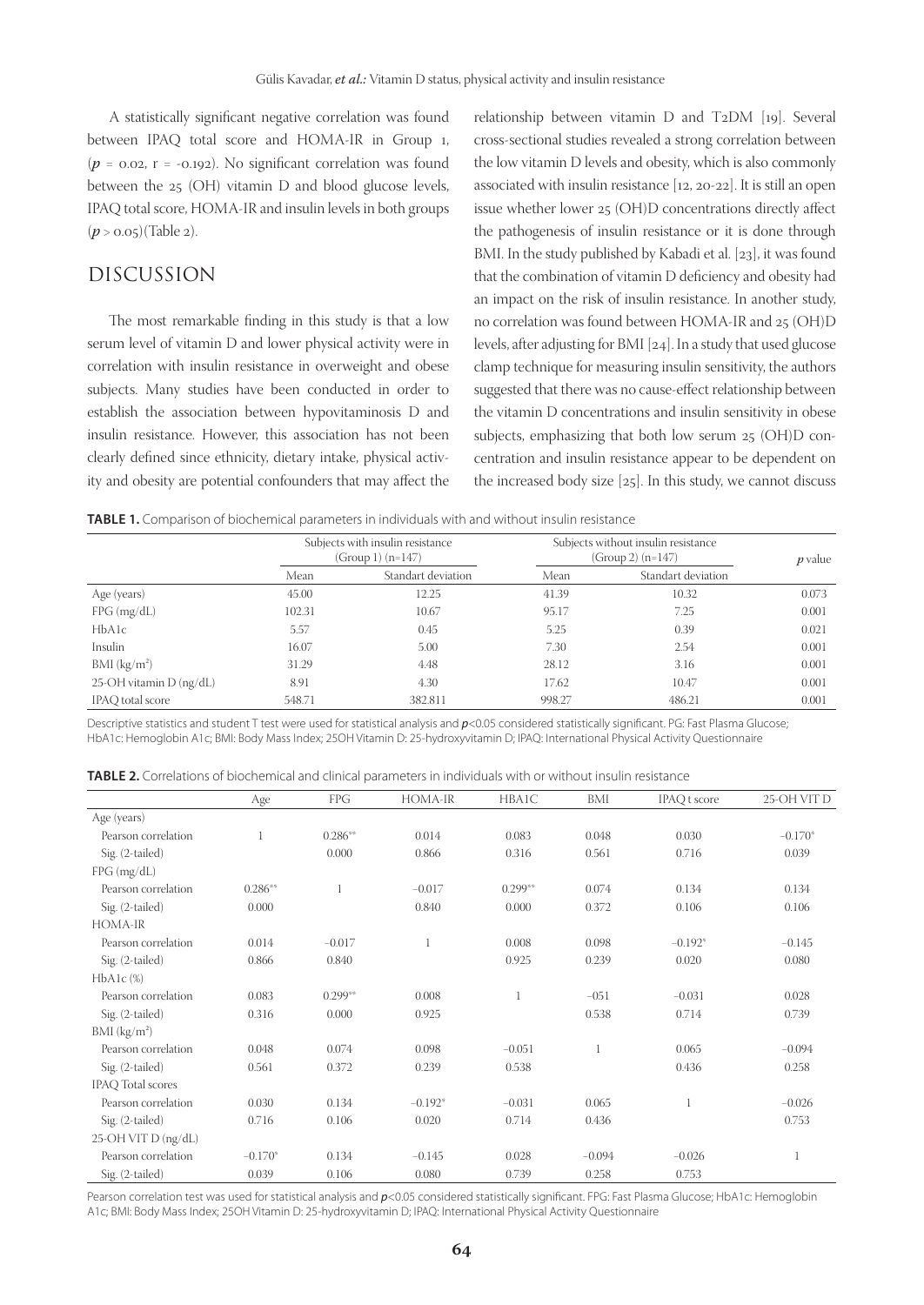whether there is a direct relationship between vitamin D deficiency and insulin resistance, because the BMI scores are not adjusted between the two groups. By choosing overweight and obese patients, we aimed to evaluate the effects of vitamin D and physical activity levels on insulin resistance and progression to T2DM in the long term.

Obesity is known to promote insulin resistance  $[11]$ , while an increased adiposity has been consistently associated with reduced serum 25 (OH)D concentrations [12, 22, 26]. Some intervention studies have reported significant improvements in HOMA-IR scores and/or insulin secretion after vitamin D supplementation in obese or overweight subjects [27,28]. Moreover, vitamin D supplementation seems to have an effect on losing weight, but it is suggested that energy balance should be controlled for a better result [29]. Evidence suggests that physical activity (especially cardiorespiratory fitness)and normal vitamin D levels, reduce insulin resistance and help maintenance of weight loss, decreasing thus the risk of chronic diseases, including type 2 diabetes [13, 30]. In our study, the physical activity levels of the subjects in the insulin-resistant group were reported as lower.

Brock showed that vigorous physical activity and obesity are strong and modifiable contributors to the vitamin D status [31]. Physical activity may increase serum level of 25 (OH)D by increasing lipolysis and by enhancing mobilization of deposited vitamin D from the fat compartments [13].

In this study, insulin resistance was associated with the low 25 (OH)D and IPAQ levels. The significantly higher levels of FPG, HbA1c and insulin in the study group may indicate a long-term muscle insulin resistance. Furthermore, high prevalence of hypovitaminosis D and restricted physical activity in obese subjects also suggest the important role of maintenance of a normal vitamin D concentration and an active lifestyle in prevention of obesity and diabetes.

The main strength of the present study was the patient selection procedure. We selected those subjects who attended the obesity clinic during the winter months, when the exposure to sunlight was reduced. There were no ethnic differences, no renal or liver diseases and no drug use that might have affected vitamin D and insulin metabolism.

The main limitation of our study was the relatively small sample size. In addition, we used indirect measures rather than the bioelectrical impedance or magnetic resonance imaging to measure adiposity. Indirect measures, rather than hyperglycemic or euglycemic clamp techniques, were also employed to test insulin sensitivity. Physical activity was assessed with a self-reporting questionnaire. Moreover, we were not able to exclude lifestyle factors such as dietary habits and social status that could have affected insulin and vitamin D metabolism in study participants.

### CONCLUSION

The focus of insulin resistance treatment in overweight and obese patients should be broadened to encompass not only the body weight reduction, but also the normalization of vitamin D levels and intensification of physical activity.

#### DECLARATION OF INTERESTS

The authors declare no conflict of interests.

#### REFERENCES

- [1] Sung CC, Liao MT, Lu KC, Wu CC. Role of vitamin D in insulin resistance. J Biomed Biotechnol 2012;634195. DOI: 10.1155/2012/634195.
- [2] Mackawy AMH, Badawi MEH. Association of vitamin D and vitamin D receptor gene polymorphisms with chronic inflammation, insulin resistance and metabolic syndrome components in type 2 diabetic Egyptian patients. Meta Gene 2014;2:540-556. DOI: 10.1016/j.mgene.2014.07.002.
- [3] Lopes MR, Ribeiro PA, Ledur P, Souza GC. Vitamin D insufficiency is associated with lower physical function in patients with heart failure and diabetes. J Diabetes Res 2014;320930. DOI: 10.1155/2014/320930.
- [4] Agmon-Levin N, Theodor E, Segal RM, Shoenfeld Y. Vitamin D in systemic and organ-specific auto- immune diseases. Clin Rev Allergy Immunol 2013;45(2):256-266. DOI: 10.1007/s12016-012-8342-y.
- [5] Pittas AG, Lau J, Hu FB, Dawson-Hughes B. The role of vitamin D and calcium in type 2 diabetes. A systematic review and metaanalysis. Clin Endocrinol Metab 2007;92:2017-2029. DOI: 10.1210/ jc.2007-0298.
- [6] Kendrick J, Targher G, Smits G, Chonchol M. 25-Hydroxyvitamin D deficiency is independently associated with cardiovascular disease in the Third National Health and Nutrition Examination Survey. Atherosclerosis 2009;205(1):255–260. DOI: 10.1016/j. atherosclerosis.2008.10.033.
- [7] Forouhi NG, Ye Z, Rickard AP. Circulating 25-hydroxyvitamin D concentration and the risk of type 2 diabetes in individuals with prediabetes but not with normal glucose tolerance. Diabetologia 2012;55(8):2173-2182. DOI: 10.1007/s00125-012-2544-y.
- [8] Mezza T, Muscogiuri G, Sorice GP, Prioletta A. Vitamin D deficiency: a new risk factor for type 2 diabetes? Ann Nutr Metab 2012;61(4):337-348. DOI: 10.1159/000342771.
- [9] Candido FG, Bressan J. Vitamin D: Link between osteoporosis, obesity and diabetes? Int J Mol Sci 2014;15(4):6569-6591. DOI: 10.3390/ ijms15046569.
- [10] Alvarez JA, Ashraf A. Role of vitamin d in insulin secretion and insulin sensitivity for glucose homeostasis. Int J Endocrinol 2010;351385. DOI: 10.1155/2010/351385.
- [11] Minambres I, Hernandez JS, Sanchez-Quesada JL. The Association of hypovitaminosis D with the metabolic syndrome is independent of the degree of obesity. Int J Endocrinol 2012; 691803. DOI: 10.5402/2012/691803.
- [12] Wortsman J, Matsuoka LY, Chen TC, Lu Z, Holick MF. Decreased bioavailability of vitamin D in obesity. Am J Clin Nutr 2000;72(3):690-693.
- [13] Al-Othman A, Al-Musharaf S, Al-Daghri NM, Krishnaswamy S. Effect of physical activity and sun exposure on vitamin D status of Saudi children and adolescents. BMC Pediatr 2012;12:92. DOI: 10.1186/1471-2431-12-92.
- [14] Brock K, Cant R, Clemson L, Mason RS, Fraser DR. Effects of diet and exercise on plasma vitamin D levels in Vietnamese immigrant elderly in Sydney, Australia. J Steroid Biochemical Mol Biol 2007;103(3-5):786-792. DOI: 10.1016/j.jsbmb.2006.12.048.
- Adult Treatment Panel III. Third report of the National Cholesterol Education Program Expert Panel on detection, evaluation